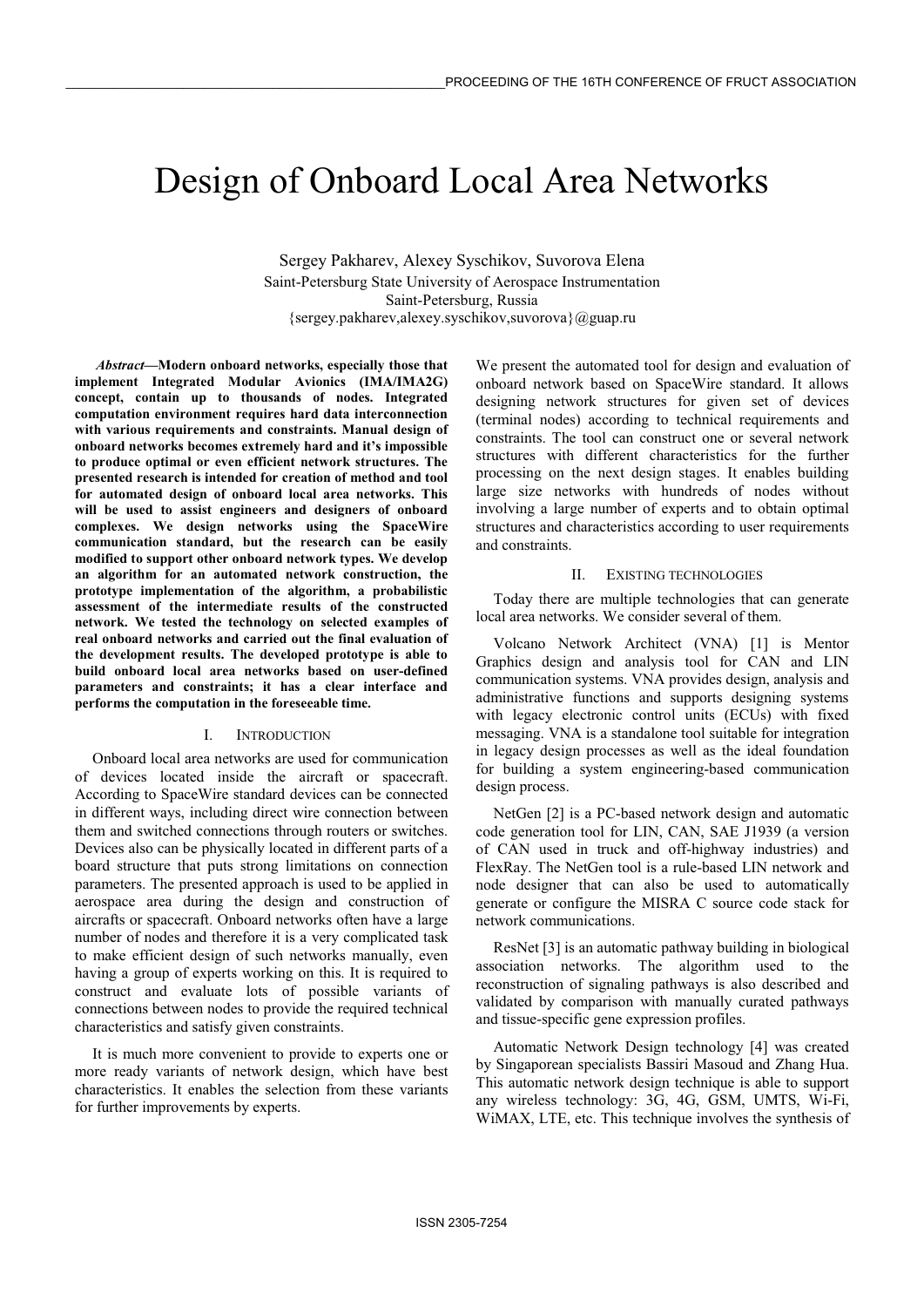the network based on characteristics such as antennas coverage area, signal quality, the power of each source, etc. The developed method allows optimizing and automating the development of wireless networks inside buildings, as well as linking networks together.

DesignXpert(Netformx) [5] is a graphically driven desktop-based application, which contain over 42.000 network devices with rule-based engine that assists the user in producing recommendations, configurations, orders and solution. This tool helps the network designer quickly develop a number of design options, under a variety of traffic and cost assumptions. The designs are then analyzed to discover which ones best support the requirements in the present and foreseeable future. The complexity of network design and analysis is such that it is not feasible to perform these tasks manually for medium- to large-scale networks.

There are also many programs to test manually created network. However, in the case of a failed creation of a network is often required to build it a new one which is an expensive task in terms of time and effort of specialists. An example of such a program is testing a "Timing analysis for the design of future switched based Ethernet automotive networks" used for the analysis of road networks [6]. This algorithm is used in the construction of the systems on board vehicles Volkswagen. The essence of the algorithm is in the interim analysis of the resulting networks and the confirmation or refutation of their performance, which used a simulation model. However in this approach has a significant disadvantage - manual construction of the network.

Another approach is Knowledge Based Engineering (KBE) techniques to achieve design reuse and automation. In particular, so called High Level CAD templates (HLCts) are suggested to automate geometry generation and updates. HLCts can be compared to parametric LEGO® blocks containing a set of design and analysis parameters. These are produced and stored in libraries, giving engineers or a computer agent the possibility to first topologically select the templates and then modify the shape of each template parametrically [7].

### III. THE SPACEWIRE ONBOARD NETWORKS

SpaceWire is a standard for high-speed links and onboard networks used in aircraft and spacecraft [8]. SpaceWire is based on the part of the IEEE 1355 standard [9]. SpaceWire networks are used in many projects. Initially it was brought to use by European Space Agency (ESA), and at the moment it is used in NASA, JAXA, Roscosmos, as well as in private corporations and companies.

Generally SpaceWire network consists of a set of terminal nodes and network nodes - routing switches [10]. Various devices can be used as SpaceWire terminal nodes. From the SpaceWire point of view they transmit and receive

data flows. They can be linked with routing switches or with each other by duplex channels called SpaceWire links. Every node has several ports and an interface to a data source (host device - the processor module, sensor, execution unit, peripheral controller, etc.). The processed data is received from the host device and then sent to a transmitter that is connected to a SpaceWire link. At the far end the data is obtained by the receiver which processes it (decodes) and transmits to the destination host device or to the output port (for the switch node). Terminal node is fundamentally different from the switch node: the transmission of data is possible only under control of a host device (i.e. implemented in software). Routing switch provides direct transfer of traffic between its input and output ports. In SpaceWire networks it potentially possible for some node to communicate by direct links between them without use of routing switches. However a complete network communication infrastructure is only possible with the use of routing switches [11].

Summing up, typical SpaceWire network structure consists of terminal nodes (measurement, actuators, computing, entertainment or other devices), network nodes (switches, routers etc.) and communication links which couples two arbitrary nodes. Terminal nodes can be connected directly or through network infrastructure.

## IV. NETWORK STRUCTURE REPRESENTATION

For the network design each terminal node is unique within the entire network and is identified by its ID. It is attributed with a node type which represents a type of a real device and with a set of SpaceWire ports. Every terminal node hosts one or more software applications. Thus the terminal node is a kind of a container for workload tasks; its structure is presented on Fig. 1.



Fig. 1. Terminal node structure

Applications (workload tasks) are identified with IDs (AppID). AppID must be unique within the single terminal node. For applications located at different terminal nodes AppIDs should not be unique. Any terminal node can have arbitrary number of applications, which are limited only with the node type and its characteristics.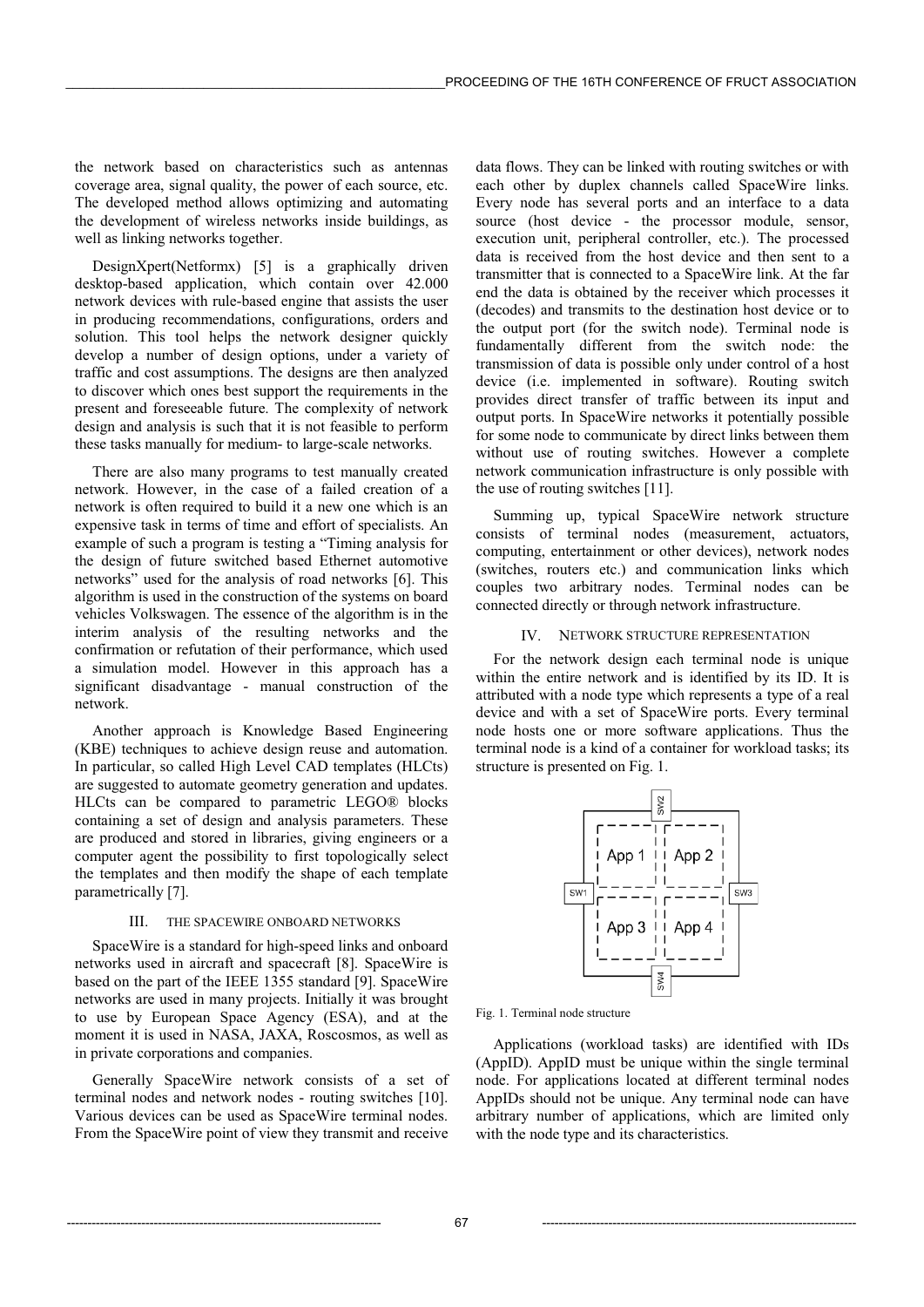Each terminal node must have at least one SpaceWire port for communication with other network components. Every port is characterized by its throughput.

Another important characteristic of a terminal node is a physical cluster number where it is located. Cluster is an abstract entity that reflects a physical co-location of system devices. For example, in the aircraft there are several physical clusters: management cluster, supply cluster, gear cluster and etc. Clustering means that the set of terminal nodes will be closely located in quite a small area and they will be significantly far from other nodes and clusters. Clustered network is often used by network designers to concentrate computational task associated with the physical object in logical groups.

Network synthesis algorithm takes the network structure as input: a set of terminal nodes that are directly connected by logical channels which are virtual representation of data interaction between applications allocated to terminal nodes. Each logical channel is characterized by its data throughput and maximal allowed transmission delay. There can be several logical channels between any two terminal nodes.

A physical channel that will be built by the algorithm connects two nodes in any combination: terminal-terminal, terminal-switch, switch-switch. Maximal physical channel throughput is limited by the lowest throughput of ports to which the physical channel is connected.

One or more logical channel can be routed through a physical channel. Maximal number of logical channels in one physical channel depends on the available throughput of the physical channel and the required throughput of allocated logical channels.

SpaceWire network components (routing switches) are used to build a network infrastructure. SpaceWire switch provides a distribution of data streams in the network. The switch is characterized by the number of ports, their throughput and transmission delay from input to output. Switch also has physical characteristics like weight and power consumption.

During the network design process all characteristics of nodes are taken from a library. There are terminal node and switch node types description, their logical and physical characteristics presented in a library.

All input and output data are described in the XML files according to the specified format.

The input data for network design process are:

• components library with description and characteristics of available terminal and switch node types;

- terminal nodes of the onboard network;
- applications and their allocation to terminal nodes;
- logical channels between terminal nodes and parameters of each logical channel (main are throughput and allowed transmission delay);
- user-defined constraints, for example, maximal physical structure weight, power consumption etc.

The output network structure contains

- terminal nodes;
- switch nodes;
- physical channels which connects nodes;
- logical channels with routing paths through network infrastructure.

Final network structure can be visualized, including physical channels, logical channels and routing paths.

# V. PRINCIPLES OF THE AUTOMATED NETWORK DESIGN

The presented program is a part of a full toolchain for designing the onboard SpaceWire networks [12]. Previous tools construct network architecture: set of terminal nodes, applications allocation and logical channels based on the workload specifications. Other tools construct the information-logical structure, perform network modelling and administration during exploitation.

During the network design process we construct the network structure for logical channels according to predefined time characteristics and constraints on weight and power consumption. In the network structure for every logical channel we search a path over network infrastructure. The path is searched according to source and destination nodes, constraints of the logical channel, required throughput and data transmission delay. The delay in the route is calculated as a sum of delays of all switches on the logical channel path [13].

Onboard networks usually have regular logical structure. For example, many sensors send data to a concentrator, control unit sends operation commands to various execution units, etc. In our algorithm we implement a set of network design patterns for identifying regular structures. They are used to simplify the construction of the network and lower the design process time. The basic pattern is a "tree structure".

The tree structure is identified by analysis of logical connections. Ordinal tree structure should have two levels with one terminal node working as a receiver and at least three nodes working as transmitters. This is a typical structure of processing data from a set of sensors. The tree structure can also have inverted direction with one transmitter and multiple receivers: it is typical structure for the control unit and execution units. Logical channels of the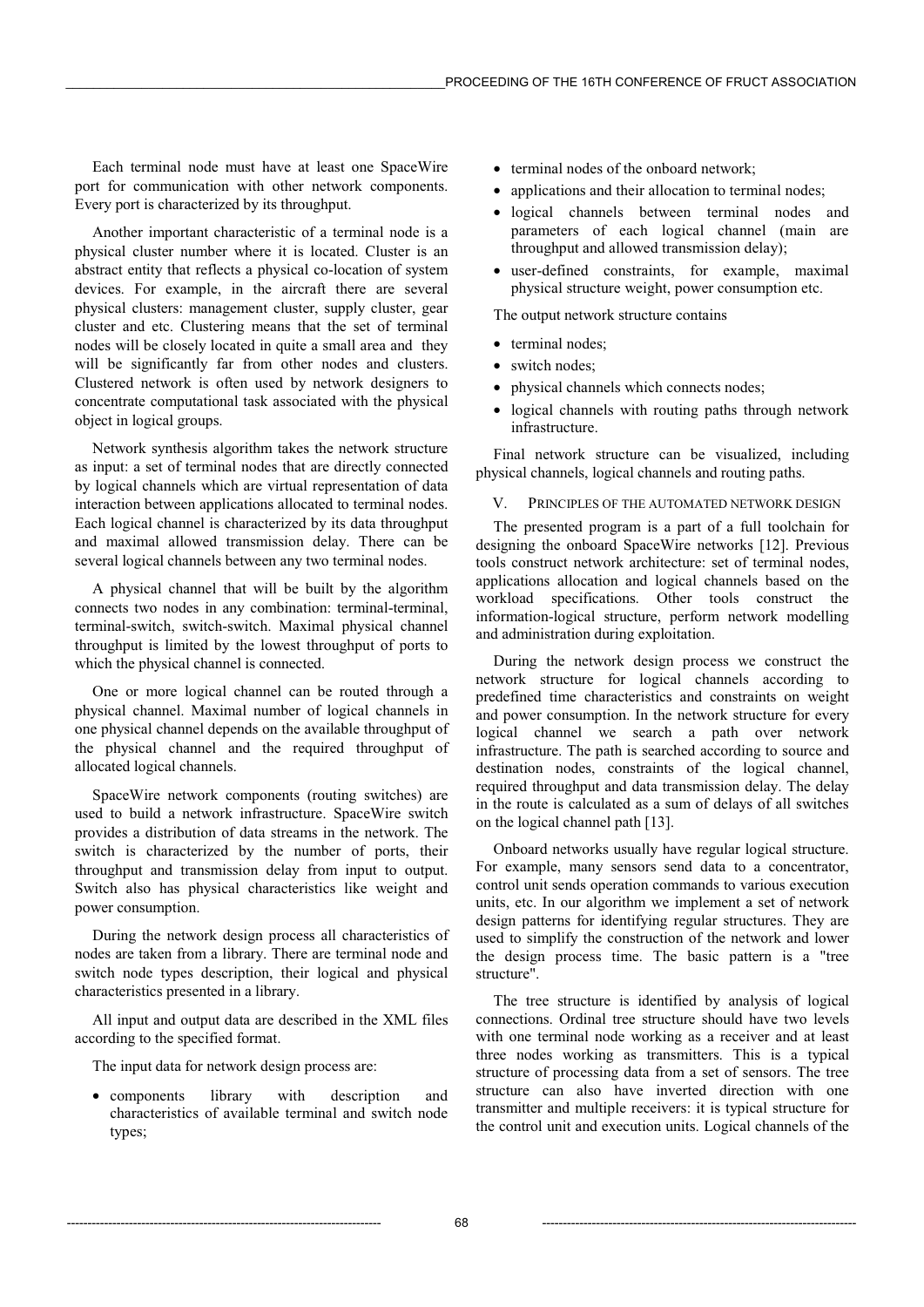tree structure should have similar properties (allowed deviations are defined by user). All logical channels should have the same direction. An example of the tree structure is presented on Fig 2.



Fig. 2. Tree-structure example

For the identified logical tree we construct the physical structure according to tree channel characteristics, available ports on terminal nodes and available network components. Construction of the tree structure is made in bottom-up manner, i.e. from leaves to the root. Physical tree construction is accompanied with a reservation of ports on nodes: this will assure for nodes involved in other trees or arbitrary structures that there will remain enough throughput for remaining logical channels. On every stage the algorithm tries to finalize the tree construction. If there are not enough ports, the algorithm forms the layer of switches, links all leaves to them and iterates again as if switches on the previous layer are new leaves of the tree. During tree construction all possible combinations of switches are evaluated (Fig. 3).



Fig. 3. Tree-structure switch decision tree

Using depth-first search we process the decision tree to find the optimal result (Fig. 4).

All tree structures (one optimal result for every structure) are stored in the intermediate representation allowing user making manual corrections.

The next step after construction of all regular structures is the construction of irregular structure for remaining logical channels. Algorithm uses depth-first search with restrictions [14].



Fig. 4. Tree-structure

It allows evaluating of all possible variants with the limited computation resources; it is necessary for a construction of larger networks [15]. The required time for these computations depends on an amount of remaining logical channels and a variety of available switch types.

The first step in the construction of irregular structure is to build "bridges" between clusters. Bridge is a physical channel that connects two switches from two different clusters. Bridges are used to minimize the amount of wires between clusters in the real aircraft or spacecraft.

The construction of irregular structure is divided into several stages:

- construction of a direct physical link from the last point (node) of the logical channel path to its destination node;
- allocation of a logical channel to an existing physical channel that connects the last point (node) in the logical channel path and any switch not encountered previously in the way of a logical channel or to the receiver node;
- construction of a direct physical channel from the last point (node) in the logical channel path to the switch with direct connection to the destination node and allocation of the logical channel to remaining physical channels.

During the construction of irregular structure the clustering of nodes is taken into account:

• passing a logical channel through the bridge is possible only once for every logical channel;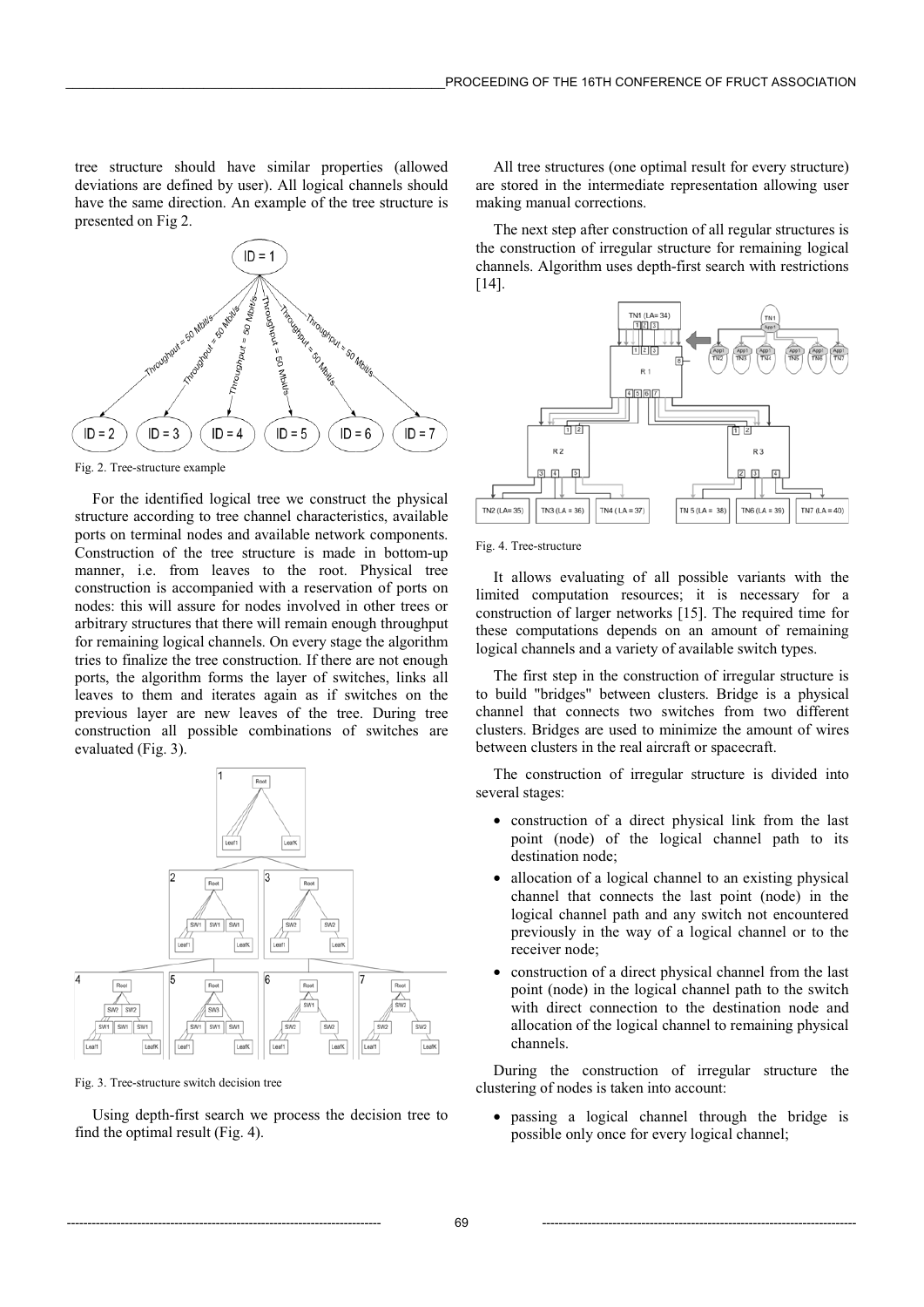• logical channel can only pass through the bridge which connects the cluster with the source node and the cluster with the destination node.

Thus if both nodes are in the same cluster, the logical channel will never pass through bridges.

The network construction ends when all logical channels are processed.

If any solution was found during the search, the remaining search function compares intermediate results with founded solution. Search function reduces branching when intermediate results exceed already found solution.

Every found solution is validated for satisfying userdefined constraints.

On the last step solution runtime characteristics are validated with the formal mathematical evaluation method. This method allows calculating not only static network characteristics, but also dynamic char acteristics of the functioning network. It calculates the worst case for all logical channels, physical channels, ports and switches. The method evaluates the worst case when ea ach logical channel is the last in the queue for transmission of data on each node. Thus it validates the maximal possible delay that may occur for each channel. This validation ensures the real-time characteristics and characteristics for critical data transferring. If at least one channel exceeds the maximum allowed delay then the solution is s dropped from consideration and the program will continue searching for other solutions.

Finally if the solution passes all steps it replaces previous best solution and becomes the current best solution. If the design space exploration will be interrupted, the last best solution will be stored as the network synthesis result.

In addition to physical network structure design the program allows to:

- construct full routing paths for all logical channels;
- generate SpaceWire network nod de configuration: routing tables, adaptive routings etc.

# bles, adaptive routings etc.<br>VI. EXAMPLES AND RESULTS

As a network synthesis example we demonstrate the synthesis of a network structure for the real spacecraft onboard network [16]. The original m manually designed network structure is presented on Fig. 5.

The abbreviations used in the network description are presented on Fig. 6.

The input information for this example is a set of terminal nodes, their interconnections and d interconnections intensity. It is presented in the table shown in Fig. 7. We interpret the table as a graph of terminal nodes and logical channels with the specified throughput.

The input structure contains:

- The input structure contains:<br>• 43 terminal nodes located in two physical clusters;
- 128 logical channels, which are mainly the connections from multiple CC nodes to three main onboard nodes: ATS, OMS and CCM.



Fig. 5. Manually designed onboard network structure

| $\overline{ATS}$       | <b>Automated Test System</b>       |
|------------------------|------------------------------------|
| <b>OREC</b>            | Onboard Radio Engineering Complex  |
| OS                     | Onboard Systems                    |
| <b>CBOC</b>            | Control Block of Onboard Complex   |
| <b>RV</b>              | Re-entry Vehicle                   |
| EB                     | <b>Engine Bay</b>                  |
| <b>CEB</b>             | Computer of the EB                 |
| <b>RRV</b>             | Router of RV                       |
| <b>REB</b>             | Router of EB                       |
| <b>ISS</b>             | <b>International Space Station</b> |
| $\overline{CC}$        | <b>Cosmonaut Consoles</b>          |
| <b>OMS</b>             | Onboard Measurement System         |
| <b>RMS</b>             | Radiation Monitoring System        |
| <b>BS</b>              | Bearing System                     |
| $\overline{\text{CS}}$ | Communication System               |
| $\overline{\text{TS}}$ | Telemetric System                  |
| <b>CCM</b>             | Central Computing Machine          |
| <b>CRRV</b>            | <b>Central RRV</b>                 |
| <b>CREB</b>            | <b>Central REB</b>                 |

Fig. 6. Abbreviations used in example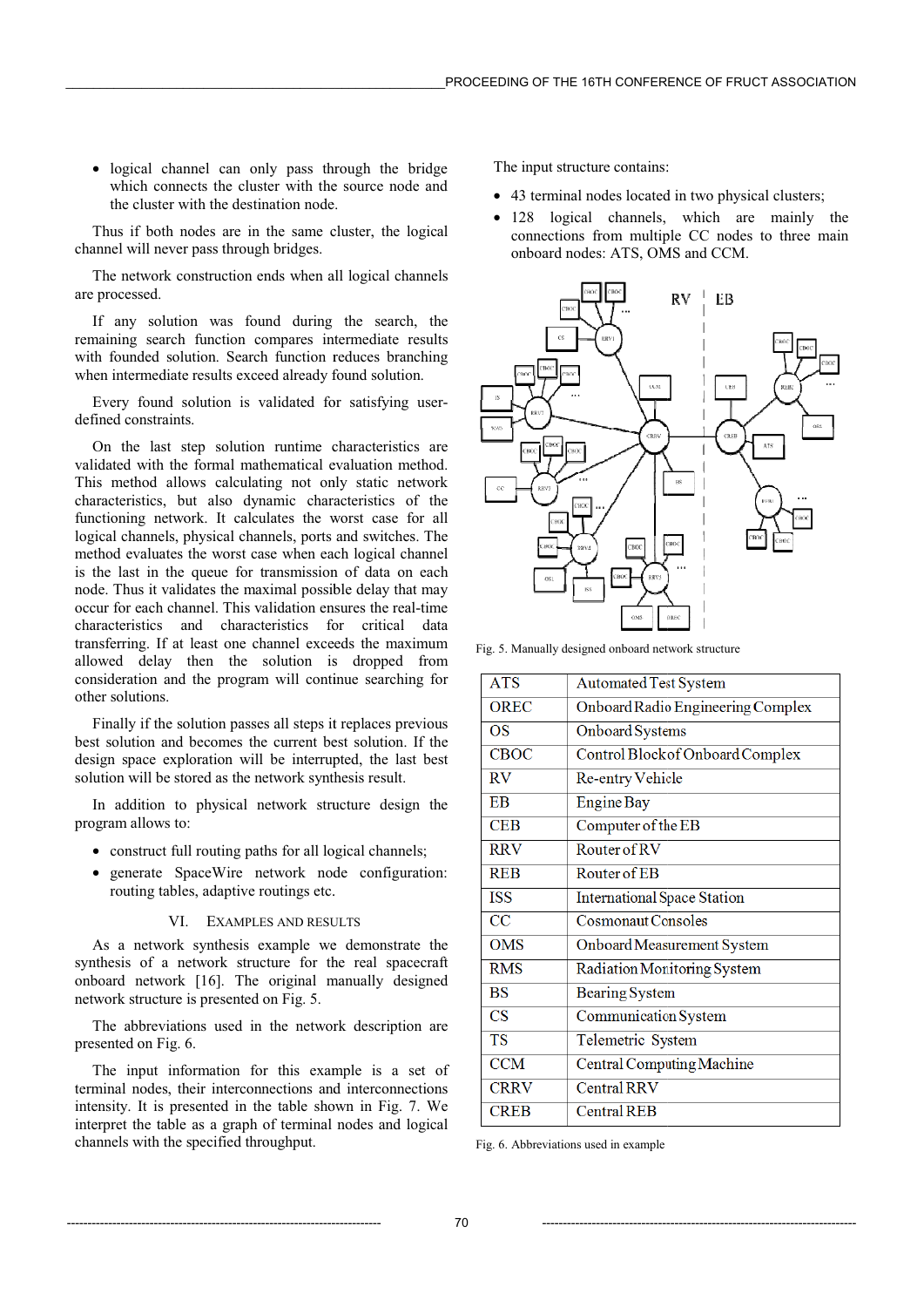| ↽<br>Receivers<br>Senders | ATS                      | OREC                     | CBOC           | CEB                      | <b>ISS</b>               | œ              | OMS                      | TS             | CCM                     |
|---------------------------|--------------------------|--------------------------|----------------|--------------------------|--------------------------|----------------|--------------------------|----------------|-------------------------|
| <b>ATS</b>                | $\blacksquare$           | ٠                        | ٠              | $\blacksquare$           | ٠                        | ٠              | ٠                        | ۰              | ٠                       |
| OREC                      | ۰                        | ٠                        | ٠              | ٠                        | ٠                        | $\overline{2}$ | ٠                        | ٠              | 5                       |
| OS                        | $\blacksquare$           | ٠                        | $\blacksquare$ | $\blacksquare$           | ٠                        | 1              | 1                        | ۰              | 3                       |
| CBOC                      | $\alpha$                 | ٠                        | $\alpha$       | $\sim$                   | $\sim$                   | $\alpha$       | 0.5                      | ٠              | 0.08                    |
| CEB                       | $\sim$                   | $\alpha$                 | ٠              | $\overline{\phantom{a}}$ | $\sim$                   | 0.1            | $\overline{2}$           | $\alpha$       | $\overline{\mathbf{2}}$ |
| <b>ISS</b>                | ۰                        | $\blacksquare$           | ۰              | $\overline{\phantom{a}}$ | $\overline{\phantom{a}}$ | 15             | 3                        | $\blacksquare$ | $\overline{2}$          |
| CC                        | 35                       | $\overline{\phantom{a}}$ | ٠              | $\overline{\phantom{a}}$ | $\sim$                   | ٠              | $\overline{2}$           | ۰              | 0.2                     |
| OMS                       | 5                        | $\sim$                   | $\sim$         | $\blacksquare$           | 3                        | 0.1            | $\overline{\phantom{a}}$ | ٠              | 5                       |
| <b>RMS</b>                | $\;$                     | ٠                        | ٠              | $\blacksquare$           | $\sim$                   | 1              | $\mathbf{1}$             | $\blacksquare$ | 1                       |
| <b>BS</b>                 | ٠                        | $\blacksquare$           | ٠              | $\blacksquare$           | $\sim$                   | ٠              | 0.1                      | ٠              | ٠                       |
| CS                        | $\overline{\phantom{a}}$ | ٠                        | ٠              | ٠                        | $\sim$                   | ٠              | 0.2                      | ٠              | $\sim$                  |
| <b>TS</b>                 | $\;$                     | 15                       | $\blacksquare$ | $\blacksquare$           | 15                       | 50             | 0.1                      | $\blacksquare$ | 0.01                    |
| CCM                       | ς                        | $\overline{\phantom{a}}$ | 0.08           | $\overline{ }$           | 2                        | ٩              |                          | 0.01           | $\sim$                  |

Fig. 7. Logical interconnections and traffic specs

We use 16-port switches to construct the network infrastructure.

It can be easily seen from the logical interconnections structure that most connections are tree s structured and will be processed with regular structures algorithm. The remaining connections are constructed with the arbitrary structures algorithm.

The synthesized network structure cont ains:

- 3 switches:
- 48 physical channels:
- routes for all logical channels;
- minimal weight of a network infrastructure.

Fig. 8 illustrates the visual representation of a designed network.



Fig. 8. Visual representation of designed network

As it can be seen from the results of the program, the variant uses both switch-based and direct "terminal-toterminal" interconnections. Such kind of connections is very rear in manual network design, but in n some cases can significantly reduce the network structure. . For the presented example the network structure will have one mode switch node (+33% of network mass!) when n disabling direct connections.

Additionally the developed program allows inspecting other details of the designed network. For example, visualize the logical structure of the network; draw the data routes for logical channels of a designed network (Fig. 9) etc.

Routes structure that is shown on Fig.9 clearly illustrates that manual development of the network design and configuration is a rather hard and cannot be done efficiently. The automation of such tasks is really necessary.

During the execution of th he program more than 100 million of different solutions w were checked, but the program was far from evaluating all of them and was interrupted by the user. We estimate that the algorithm complexity increases exponentially with the growth of number of terminal nodes, logical channels and variability of switch types in library.



Fig. 9. Visual representation of designed network with data routes

Let's consider a smaller example with of a network which contains:

- 15 terminal nodes:
- 22 logical channels;
- 2 clusters.

Result of the synthesized network is presented on Fig. 10.

Currently the algorithm has its advantages and disadvantages compared with existing algorithms of synthesis of the network.

Advantages:

- implements regular structures for reducing the construction time and building efficient structures;
- implements several types of nodes connections;
- implements physical clustering of elements in the network.

# Disadvantages:

• exponential complexity growth depending on the number of nodes, channels, types.